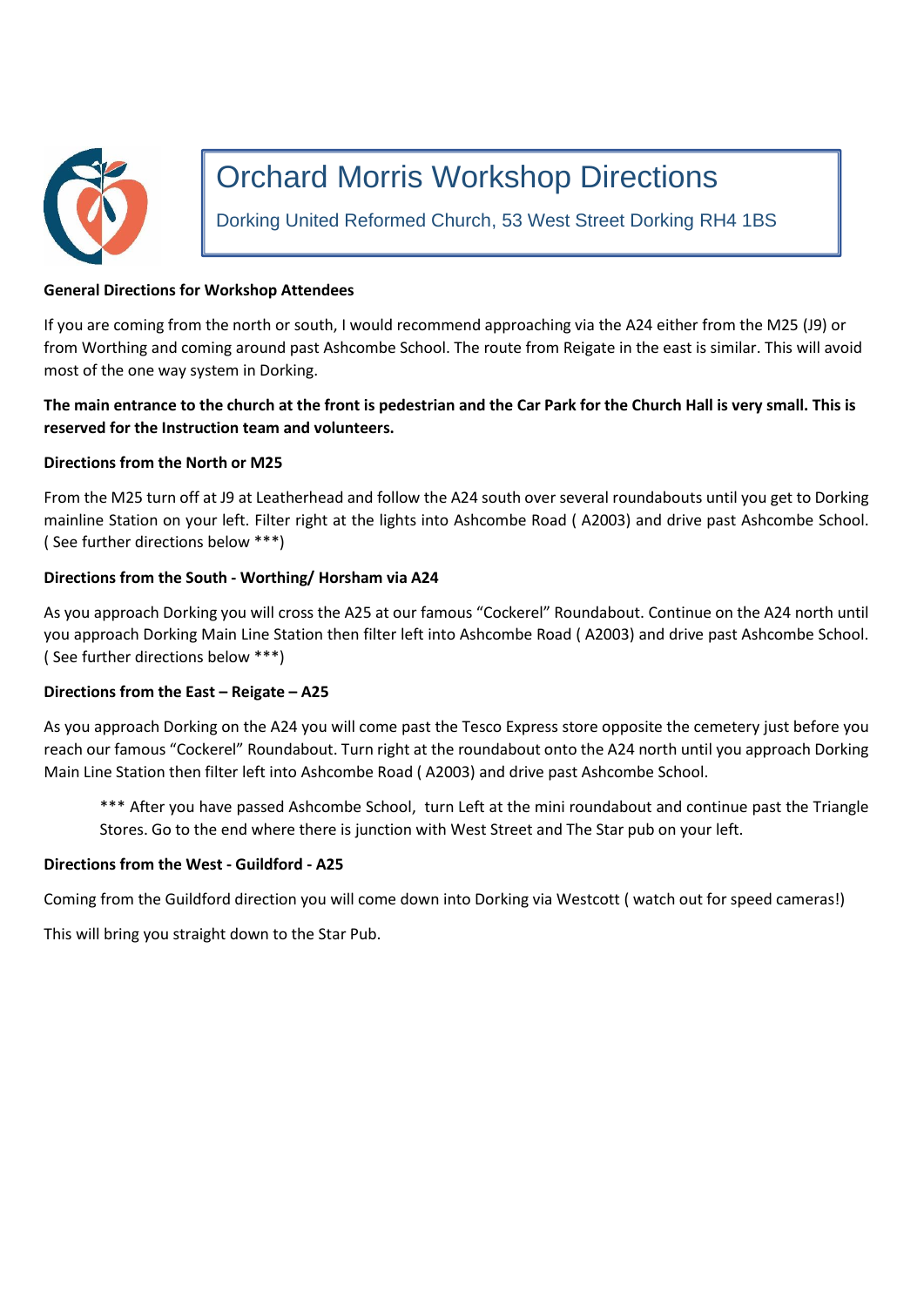



- 1 = Rear Car Park to Church is in Church Street opposite Chapel Court Nursing Home Use Postcode RH4 1BT
- 2 = Front pedestrian entrance to Dorking URC at 53 West Street RH4 1BS
- $3$  = All Dorking Council Car parks will be free all on Sat  $1<sup>st</sup>$  December 2018